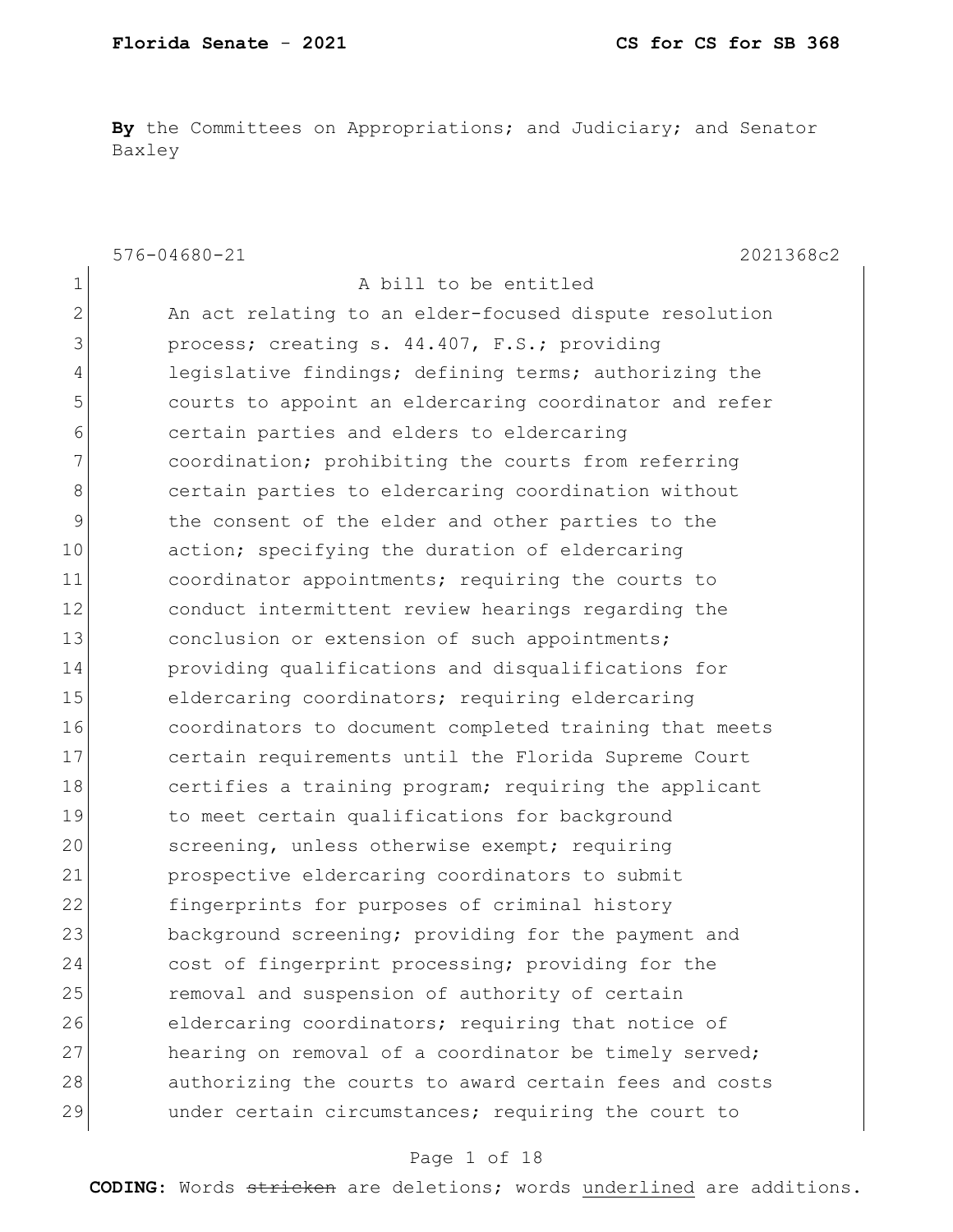|    | $576 - 04680 - 21$<br>2021368c2                                 |
|----|-----------------------------------------------------------------|
| 30 | appoint successor eldercaring coordinators under                |
| 31 | certain circumstances; requiring the parties to                 |
| 32 | eldercaring coordination to pay an equal share of the           |
| 33 | eldercaring coordinator's fees and costs under certain          |
| 34 | circumstances; authorizing the courts to make certain           |
| 35 | determinations based on the fees and costs of                   |
| 36 | eldercaring coordination; providing that all                    |
| 37 | eldercaring communications are confidential; providing          |
| 38 | exceptions to confidentiality; providing remedies for           |
| 39 | breaches of such confidentiality; providing                     |
| 40 | requirements for emergency reporting to courts under            |
| 41 | certain circumstances; providing immunity from                  |
| 42 | liability for eldercaring coordinators under specified          |
| 43 | circumstances; requiring the Florida Supreme Court to           |
| 44 | establish certain minimum standards and procedures for          |
| 45 | eldercaring coordinators; authorizing the court's               |
| 46 | order of referral to address procedures governing               |
| 47 | complaints until the minimum standards and procedures           |
| 48 | are established; providing an effective date.                   |
| 49 |                                                                 |
| 50 | Be It Enacted by the Legislature of the State of Florida:       |
| 51 |                                                                 |
| 52 | Section 1. Section 44.407, Florida Statutes, is created to      |
| 53 | read:                                                           |
| 54 | 44.407 Elder-focused dispute resolution process.-               |
| 55 | LEGISLATIVE FINDINGS. - The Legislature finds that:<br>(1)      |
| 56 | Denying an elder a voice in decisions regarding himself<br>(a)  |
| 57 | or herself may negatively affect the elder's health and well-   |
| 58 | being, as well as deprive the elder of his or her legal rights. |
|    |                                                                 |

# Page 2 of 18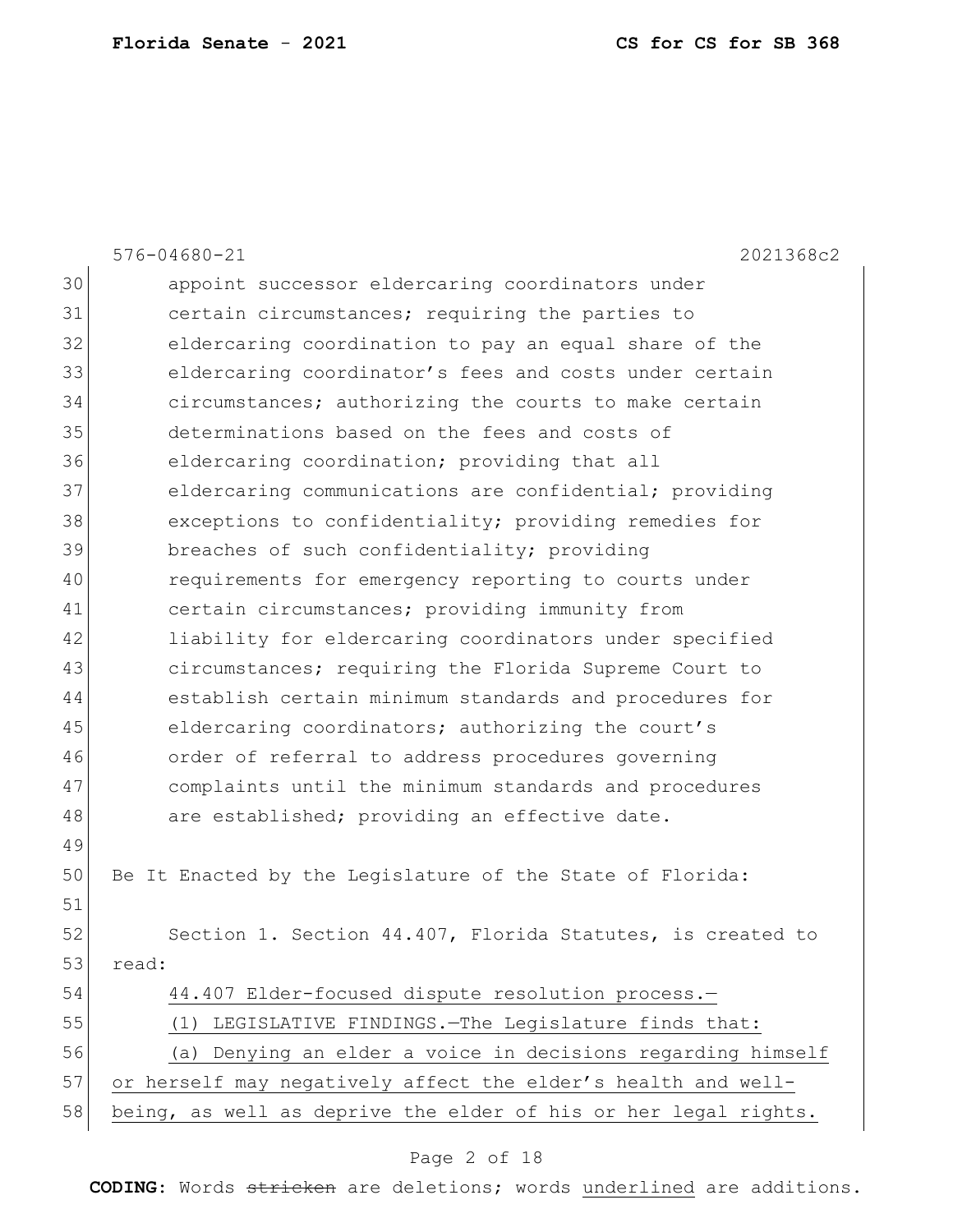|    | $576 - 04680 - 21$<br>2021368c2                                  |
|----|------------------------------------------------------------------|
| 59 | Even if an elder is losing capacity to make major decisions for  |
| 60 | himself or herself, the elder is still entitled to the dignity   |
| 61 | of having his or her voice heard.                                |
| 62 | (b) In conjunction with proceedings in court, it is in the       |
| 63 | best interest of an elder, his or her family members, and        |
| 64 | legally recognized decisionmakers to have access to a            |
| 65 | nonadversarial process to resolve disputes relating to an elder  |
| 66 | which focuses on the elder's wants, needs, and best interests.   |
| 67 | Such a process will protect and preserve the elder's exercisable |
| 68 | rights.                                                          |
| 69 | (c) By recognizing that every elder, including those whose       |
| 70 | capacity is being questioned, has unique needs, unique           |
| 71 | interests, and differing abilities, the Legislature intends for  |
| 72 | this section to promote the public welfare by establishing a     |
| 73 | unique dispute resolution option to complement and enhance, not  |
| 74 | replace, other services, such as the provision of legal          |
| 75 | information or legal representation; financial advice;           |
| 76 | individual or family therapy; medical, psychological, or         |
| 77 | psychiatric evaluation; or mediation, specifically for issues    |
| 78 | related to the care and needs of elders. The Legislature intends |
| 79 | that this section be liberally construed to accomplish these     |
| 80 | goals.                                                           |
| 81 | DEFINITIONS. - As used in this section, the term:<br>(2)         |
| 82 | (a) 1. "Action" means a proceeding in which a party sought       |
| 83 | or seeks a judgment or an order from the court to:               |
| 84 | a. Determine, pursuant to s. 744.331, whether someone is or      |
| 85 | is not incapacitated.                                            |
| 86 | b. Appoint or remove a guardian or guardian advocate.            |
| 87 | c. Review any actions of a quardian.                             |
|    |                                                                  |

# Page 3 of 18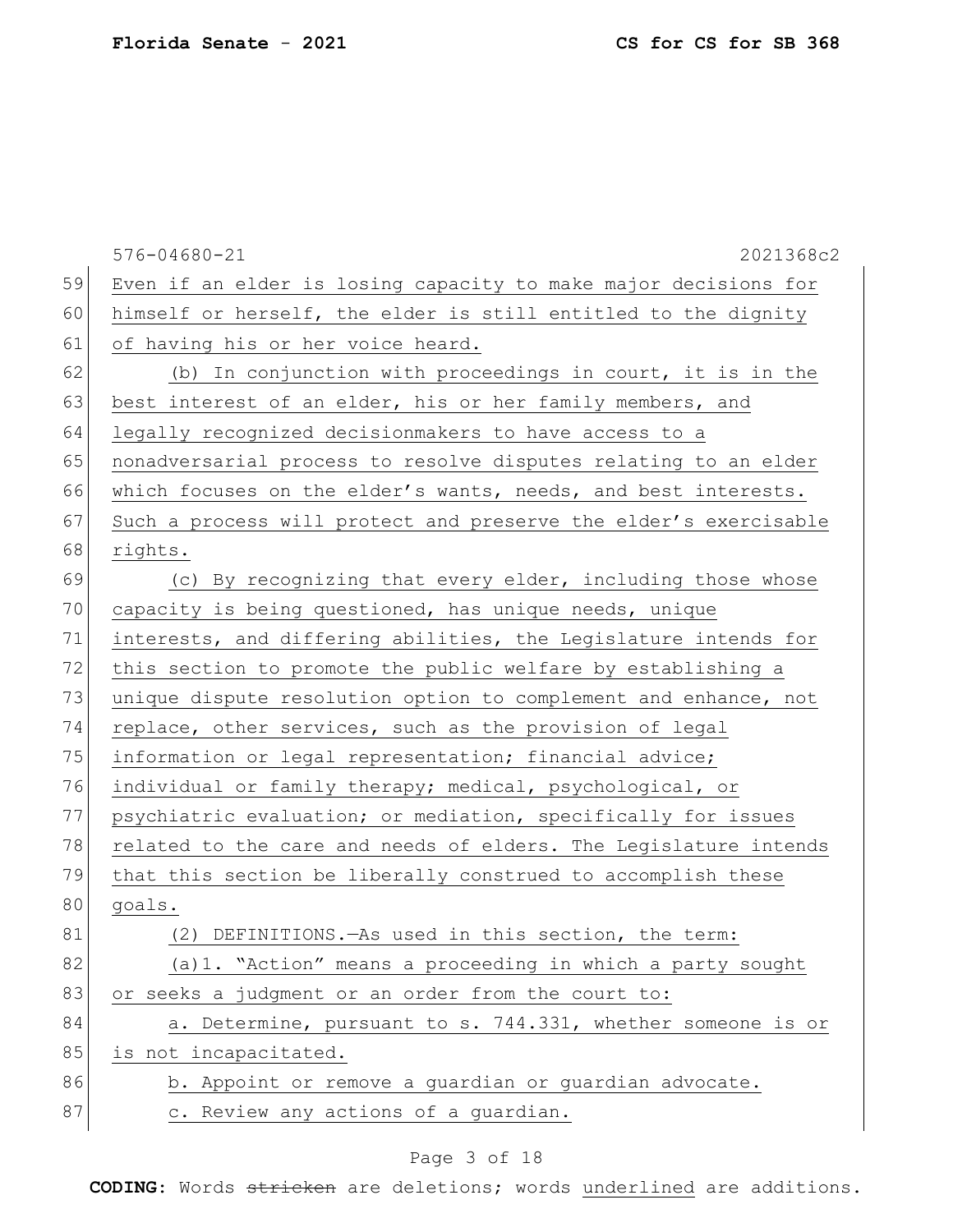|     | $576 - 04680 - 21$<br>2021368c2                                  |
|-----|------------------------------------------------------------------|
| 88  | d. Execute an investigation pursuant to s. 415.104.              |
| 89  | e. Review an agent's actions pursuant to s. 709.2116.            |
| 90  | f. Review a proxy's decision pursuant to s. 765.105.             |
| 91  | g. Enter an injunction for the protection of an elder under      |
| 92  | s. 825.1035.                                                     |
| 93  | h. Follow up on a complaint made to the Office of Public         |
| 94  | and Professional Guardians pursuant to s. 744.2004.              |
| 95  | i. At the discretion of the presiding judge, address any         |
| 96  | other matters pending before the court which involve the care    |
| 97  | and safety of an elder.                                          |
| 98  | 2. The term may be applied only to using eldercaring             |
| 99  | coordination solely to address disputes regarding the care and   |
| 100 | safety of the elder. The term does not include actions brought   |
| 101 | under chapter 732, chapter 733, or chapter 736.                  |
| 102 | (b) "Care and safety" means the condition of the aging           |
| 103 | person's general physical, mental, emotional, psychological, and |
| 104 | social well-being. The term does not include:                    |
| 105 | 1. A determination of capacity by the court under s.             |
| 106 | 744.331(5) or (6); or                                            |
| 107 | 2. Unless the parties agree otherwise, matters relating to       |
| 108 | the elder's estate planning, agent designations under chapter    |
| 109 | 709, or surrogate designations under chapter 765; trusts in      |
| 110 | which the elder is a grantor, fiduciary, or beneficiary; or      |
| 111 | other similar financially focused matters.                       |
| 112 | (c) "Elder" means a person 60 years of age or older who is       |
| 113 | alleged to be suffering from the infirmities of aging as         |
| 114 | manifested by a physical, mental, or emotional dysfunction to    |
| 115 | the extent that the elder's ability to provide adequately for    |
| 116 | the protection or care of his or her own person or property is   |
|     |                                                                  |

# Page 4 of 18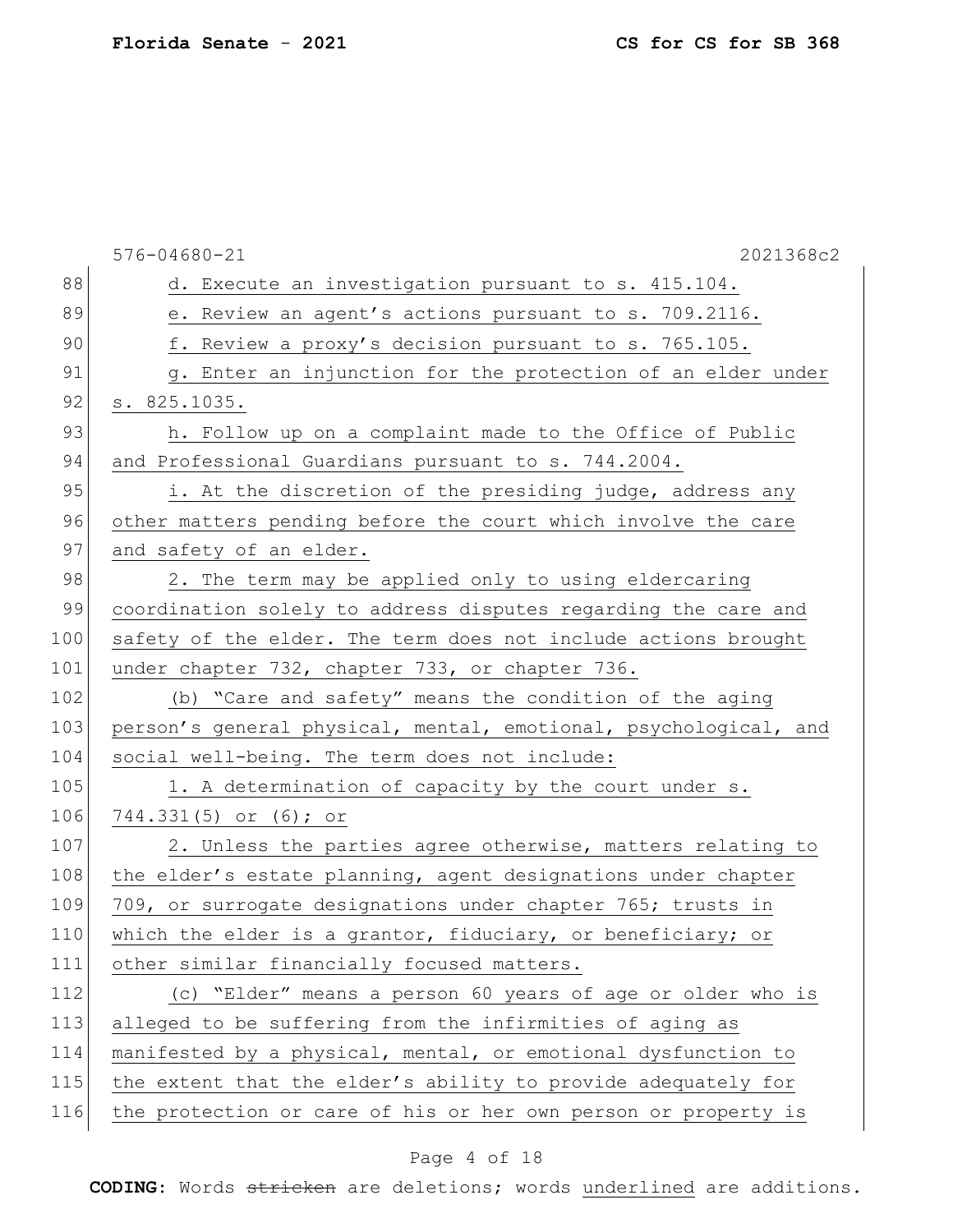|     | $576 - 04680 - 21$<br>2021368c2                                  |
|-----|------------------------------------------------------------------|
| 117 | impaired.                                                        |
| 118 | (d) "Eldercaring coordination" means an elder-focused            |
| 119 | dispute resolution process during which an eldercaring           |
| 120 | coordinator assists an elder, legally authorized decisionmakers, |
| 121 | and others who participate by court order or by invitation of    |
| 122 | the eldercaring coordinator, in resolving disputes regarding the |
| 123 | care and safety of an elder by:                                  |
| 124 | 1. Facilitating more effective communication and                 |
| 125 | negotiation and the development of problem-solving skills.       |
| 126 | 2. Providing education about eldercare resources.                |
| 127 | 3. Facilitating the creation, modification, or                   |
| 128 | implementation of an eldercaring plan and reassessing it as      |
| 129 | necessary to reach a resolution of ongoing disputes concerning   |
| 130 | the care and safety of the elder.                                |
| 131 | 4. Making recommendations for the resolution of disputes         |
| 132 | concerning the care and safety of the elder.                     |
| 133 | 5. With the prior approval of the parties to an action or        |
| 134 | of the court, making limited decisions within the scope of the   |
| 135 | court's order of referral.                                       |
| 136 | (e) "Eldercaring coordination communication" means an oral       |
| 137 | or written statement or nonverbal conduct intended to make an    |
| 138 | assertion by, between, or among parties, participants, or the    |
| 139 | eldercaring coordinator which is made during the course of an    |
| 140 | eldercaring coordination activity, or before the activity if     |
| 141 | made in furtherance of eldercaring coordination. The term does   |
| 142 | not include statements made during eldercaring coordination      |
| 143 | which involve the commission of a crime, the intent to commit a  |
| 144 | crime, or ongoing abuse, exploitation, or neglect of a child or  |
| 145 | vulnerable adult.                                                |

# Page 5 of 18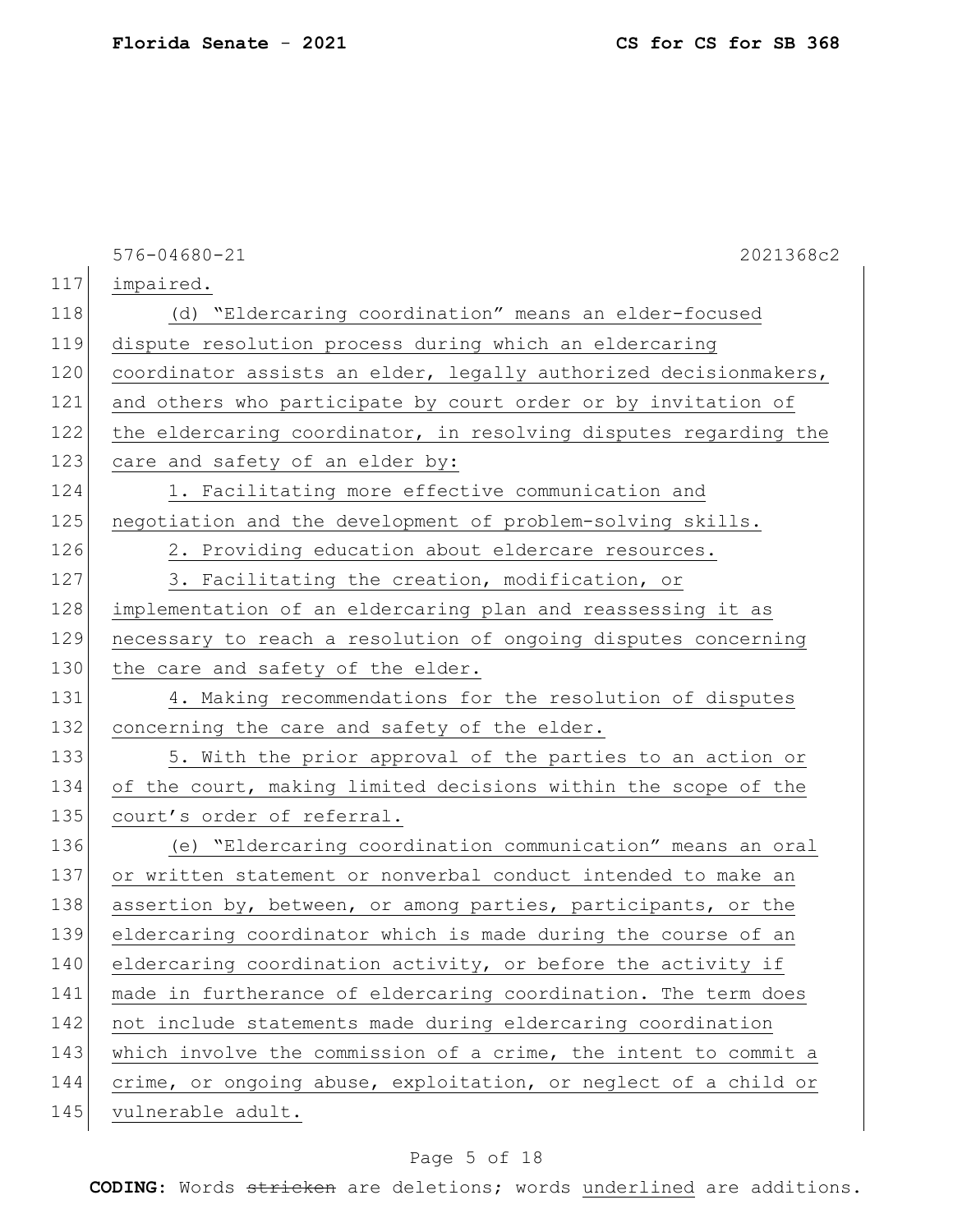|     | $576 - 04680 - 21$<br>2021368c2                                  |
|-----|------------------------------------------------------------------|
| 146 | (f) "Eldercaring coordinator" means an impartial third           |
| 147 | person who is appointed by the court or designated by the        |
| 148 | parties and who meets the requirements of subsection (5). The    |
| 149 | role of the eldercaring coordinator is to assist parties through |
| 150 | eldercaring coordination in a manner that respects the elder's   |
| 151 | need for autonomy and safety.                                    |
| 152 | (g) "Eldercaring plan" means a continually reassessed plan       |
| 153 | for the items, tasks, or responsibilities needed to provide for  |
| 154 | the care and safety of an elder which is modified throughout     |
| 155 | eldercaring coordination to meet the changing needs of the elder |
| 156 | and which takes into consideration the preferences and wishes of |
| 157 | the elder. The plan is not a legally enforceable document, but   |
| 158 | is meant for use by the parties and participants.                |
| 159 | (h) "Good cause" means a finding that the eldercaring            |
| 160 | coordinator:                                                     |
| 161 | 1. Is not fulfilling the duties and obligations of the           |
| 162 | position;                                                        |
| 163 | 2. Has failed to comply with any order of the court, unless      |
| 164 | the order has been superseded on appeal;                         |
| 165 | 3. Has conflicting or adverse interests that affect his or       |
| 166 | her impartiality;                                                |
| 167 | 4. Has engaged in circumstances that compromise the              |
| 168 | integrity of eldercaring coordination; or                        |
| 169 | 5. Has had a disqualifying event occur.                          |
| 170 |                                                                  |
| 171 | The term does not include a party's disagreement with the        |
| 172 | eldercaring coordinator's methods or procedures.                 |
| 173 | (i) "Legally authorized decisionmaker" means an individual       |
| 174 | designated, either by the elder or by the court, pursuant to     |
|     |                                                                  |

# Page 6 of 18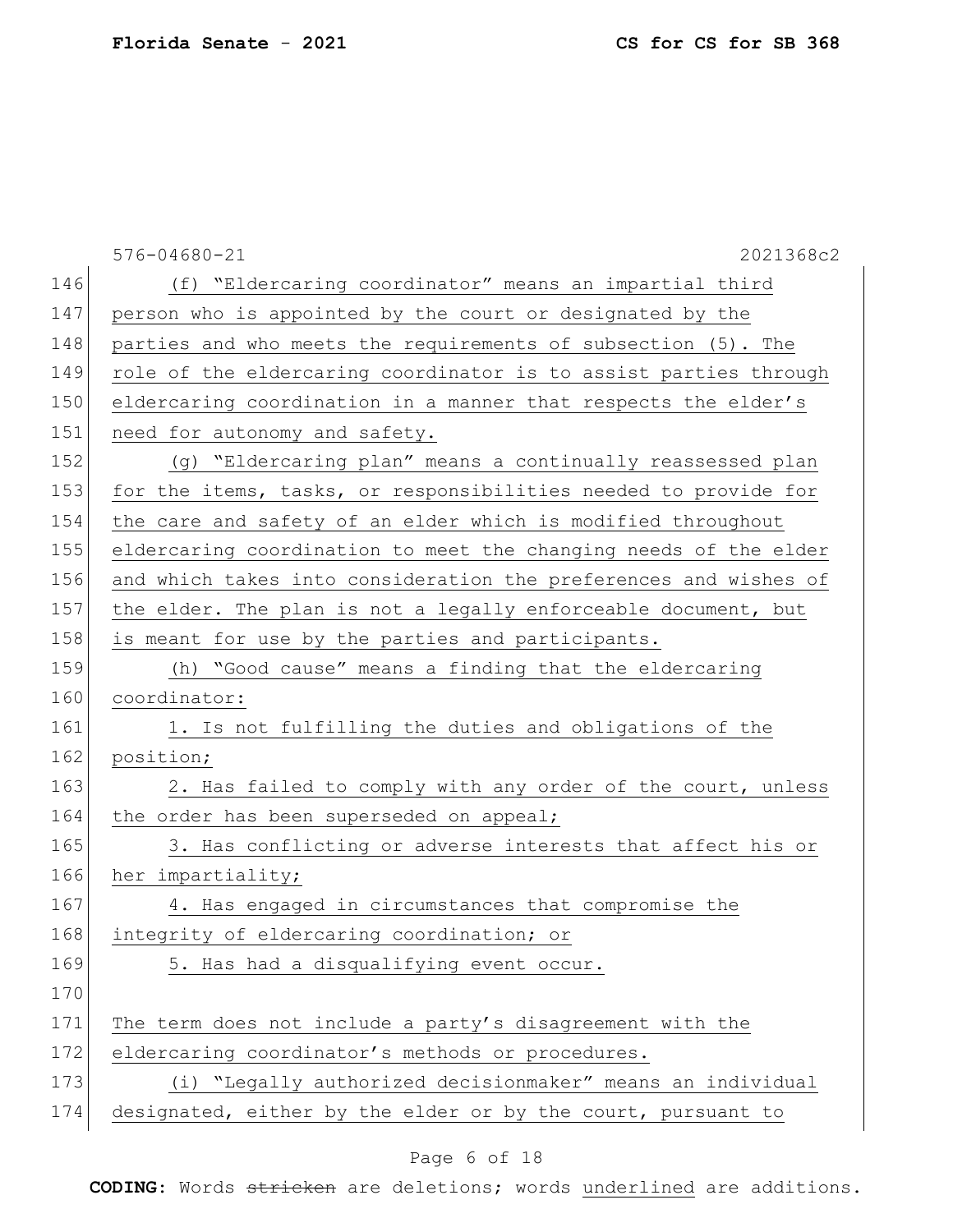|     | $576 - 04680 - 21$<br>2021368c2                                  |
|-----|------------------------------------------------------------------|
| 175 | chapter 709, chapter 744, chapter 747, or chapter 765 who has    |
| 176 | the authority to make specific decisions on behalf of the elder  |
| 177 | who is the subject of an action.                                 |
| 178 | (j) "Participant" means an individual who is not a party         |
| 179 | and who joins eldercaring coordination by invitation of or with  |
| 180 | the consent of the eldercaring coordinator but who has not filed |
| 181 | a pleading in the action from which the case was referred to     |
| 182 | eldercaring coordination.                                        |
| 183 | (k) "Party" includes the elder who is the subject of an          |
| 184 | action and any other individual over whom the court has          |
| 185 | jurisdiction related to that action.                             |
| 186 | $(3)$ REFERRAL.-                                                 |
| 187 | (a) Upon agreement of the parties to an action, the court's      |
| 188 | own motion, or the motion of a party to the action, the court    |
| 189 | may appoint an eldercaring coordinator and refer the parties to  |
| 190 | eldercaring coordination to assist in the resolution of disputes |
| 191 | concerning the care and safety of the elder who is the subject   |
| 192 | of the action.                                                   |
| 193 | (b) The court may not refer a party who has a history of         |
| 194 | domestic violence or exploitation of an elderly person to        |
| 195 | eldercaring coordination unless the elder and other parties in   |
| 196 | the action consent to such referral.                             |
| 197 | 1. The court shall offer each party an opportunity to            |
| 198 | consult with an attorney or a domestic violence advocate before  |
| 199 | accepting consent to such referral. The court shall determine    |
| 200 | whether each party has given his or her consent freely and       |
| 201 | voluntarily.                                                     |
| 202 | 2. The court shall consider whether a party has committed        |
| 203 | an act of exploitation as defined in s. 415.102(8) or s.         |

# Page 7 of 18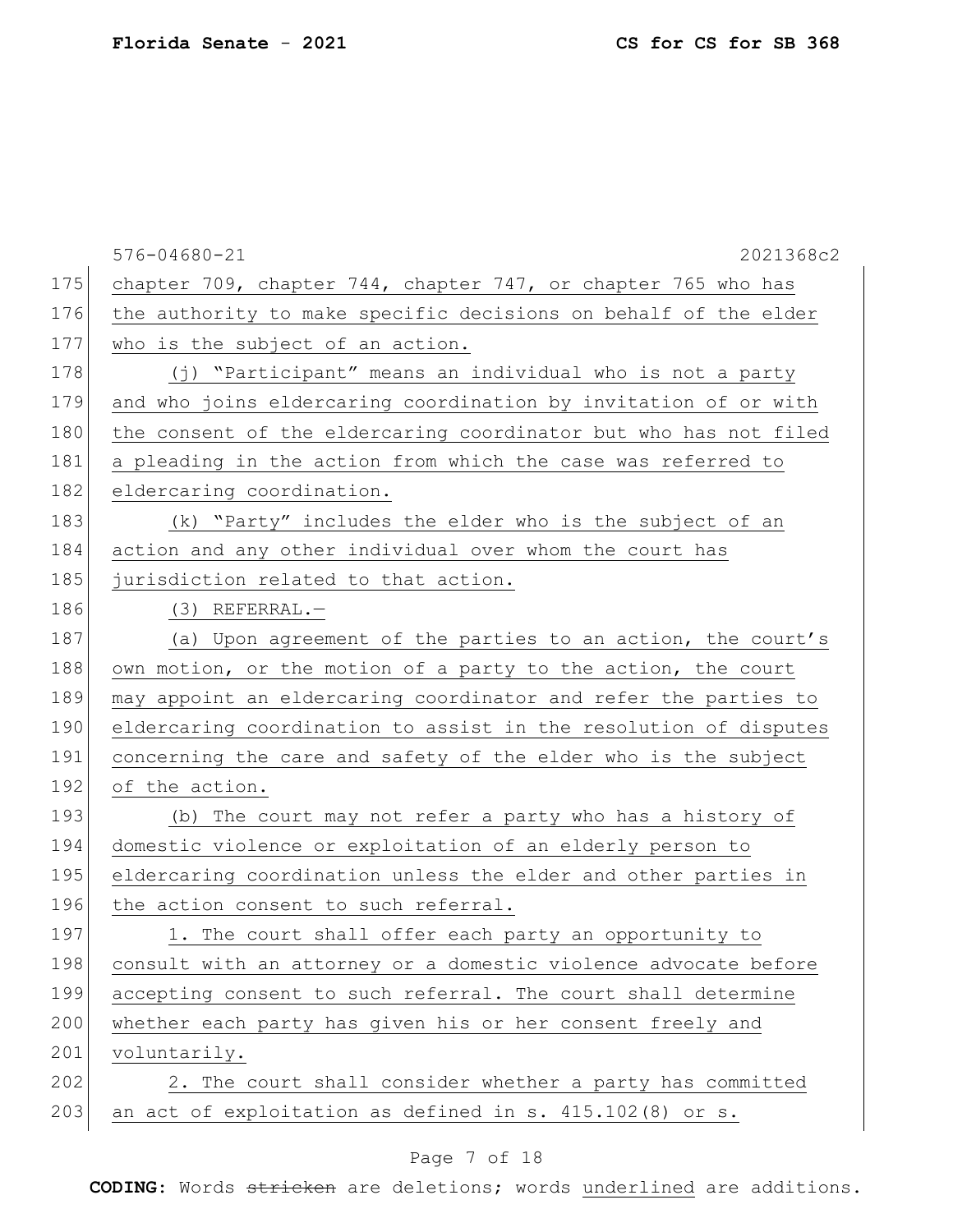|     | $576 - 04680 - 21$<br>2021368c2                                  |
|-----|------------------------------------------------------------------|
| 204 | 825.103(1) or domestic violence as defined in s. 741.28 against  |
| 205 | another party or any member of another party's family; engaged   |
| 206 | in a pattern of behaviors that exert power and control over      |
| 207 | another party and that may compromise another party's ability to |
| 208 | negotiate a fair result; or engaged in behavior that leads       |
| 209 | another party to have reasonable cause to believe that he or she |
| 210 | is in imminent danger of becoming a victim of domestic violence. |
| 211 | The court shall consider and evaluate all relevant factors,      |
| 212 | including, but not limited to, the factors specified in s.       |
| 213 | $741.30(6)(b)$ .                                                 |
| 214 | 3. If a party has a history of domestic violence or              |
| 215 | exploitation of an elderly person, the court must order          |
| 216 | safeguards to protect the safety of the participants and the     |
| 217 | elder and the elder's property, including, but not limited to,   |
| 218 | adherence to all provisions of an injunction for protection or   |
| 219 | conditions of bail, probation, or a sentence arising from        |
| 220 | criminal proceedings.                                            |
| 221 | (4) COURT APPOINTMENT.-                                          |
| 222 | (a) A court appointment of an eldercaring coordinator is         |
| 223 | for a term of up to 2 years, and the court shall conduct review  |
| 224 | hearings intermittently to determine whether the term should be  |
| 225 | concluded or extended. Appointments conclude upon expiration of  |
| 226 | the term or upon discharge by the court, whichever occurs        |
| 227 | earlier.                                                         |
| 228 | (b) The order of appointment issued by the court must            |
| 229 | define the scope of the eldercaring coordinator's authority      |
| 230 | under the appointment in the particular action, consistent with  |
| 231 | this section.                                                    |
| 232 | (c) The order must specify that, notwithstanding the             |
|     |                                                                  |

# Page 8 of 18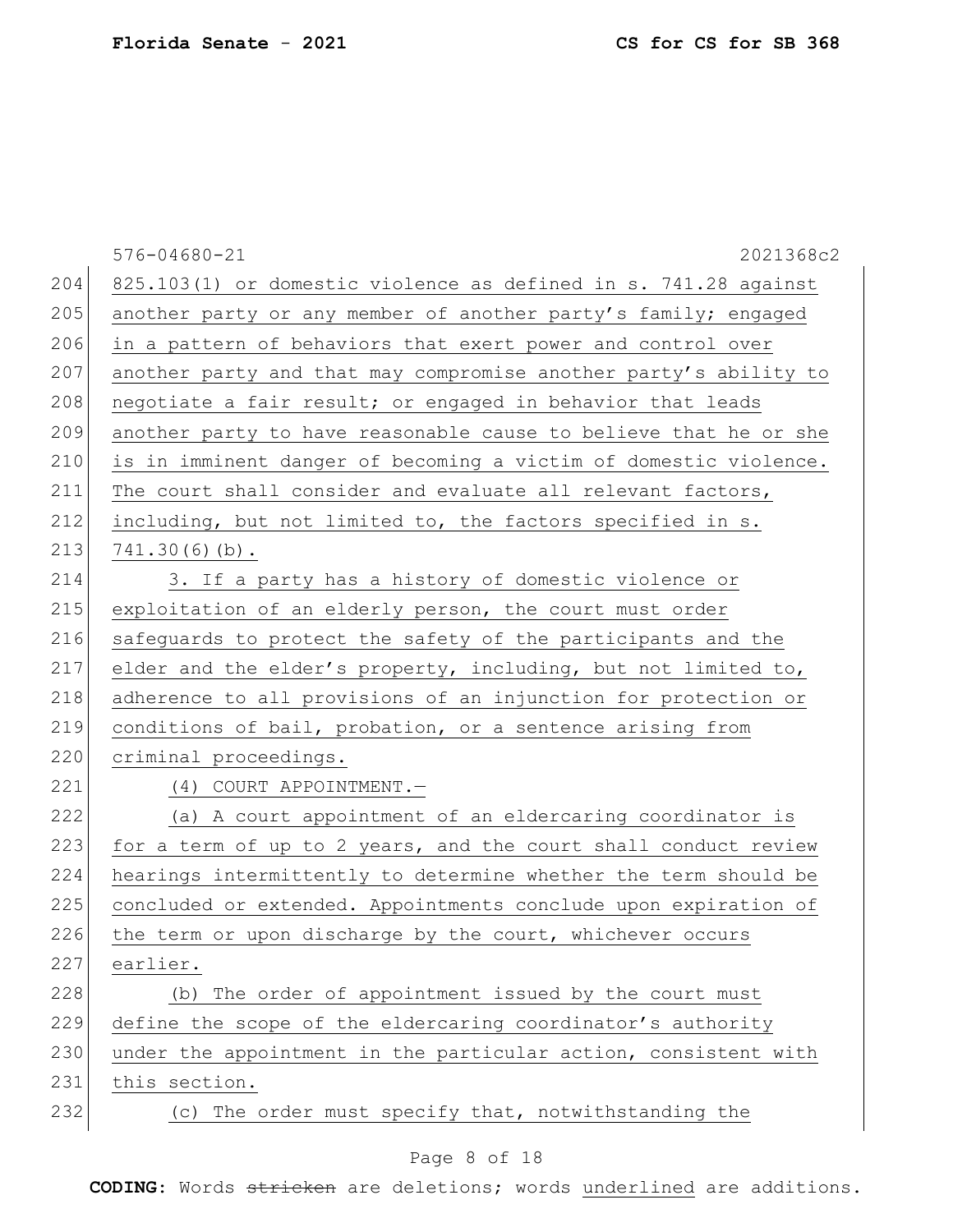|     | $576 - 04680 - 21$<br>2021368c2                                  |
|-----|------------------------------------------------------------------|
| 233 | requirement for intermittent review hearings imposed under       |
| 234 | paragraph (a), a party may move the court at any time during the |
| 235 | period of appointment for termination of the appointment. Upon   |
| 236 | the filing of such a motion, the court shall timely conduct a    |
| 237 | hearing to determine whether to terminate the appointment. Until |
| 238 | the court has ruled on the motion, the eldercaring coordination  |
| 239 | process must continue. In making the determination, the court    |
| 240 | shall consider, at a minimum:                                    |
| 241 | 1. The efforts and progress of eldercaring coordination in       |
| 242 | the action to date;                                              |
| 243 | 2. The preference of the elder, if ascertainable; and            |
| 244 | 3. Whether continuation of the appointment is in the best        |
| 245 | interests of the elder.                                          |
| 246 | (5) QUALIFICATIONS FOR ELDERCARING COORDINATORS.-                |
| 247 | (a) The court shall appoint qualified eldercaring                |
| 248 | coordinators who meet all of the following requirements:         |
| 249 | 1. Meet one of the following professional requirements:          |
| 250 | a. Be licensed as a mental health professional under             |
| 251 | chapter 491 and hold at least a master's degree in the           |
| 252 | professional field of practice;                                  |
| 253 | b. Be licensed as a psychologist under chapter 490;              |
| 254 | c. Be licensed as a physician under chapter 458 or chapter       |
| 255 | 459;                                                             |
| 256 | d. Be licensed as a nurse under chapter 464 and hold at          |
| 257 | least a master's degree;                                         |
| 258 | e. Be certified by the Florida Supreme Court as a family         |
| 259 | mediator and hold at least a master's degree;                    |
| 260 | f. Be a member in good standing of The Florida Bar; or           |
| 261 | g. Be a professional guardian as defined in s. 744.102 and       |
|     |                                                                  |

# Page 9 of 18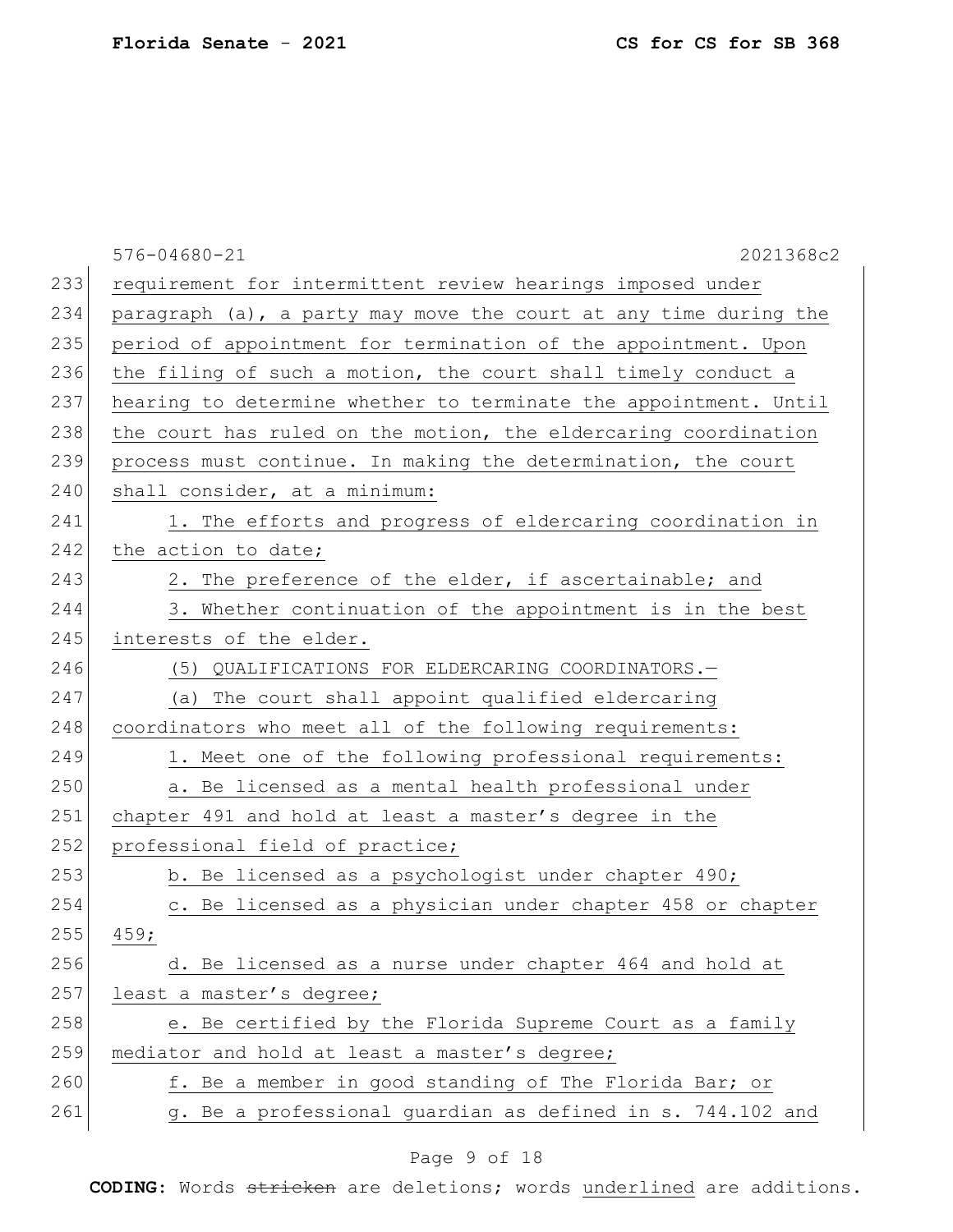|     | $576 - 04680 - 21$<br>2021368c2                                  |
|-----|------------------------------------------------------------------|
| 262 | hold at least a master's degree.                                 |
| 263 | 2. Complete all of the following:                                |
| 264 | a. Three years of post-licensure or post-certification           |
| 265 | practice;                                                        |
| 266 | b. A family mediation training program certified by the          |
| 267 | Florida Supreme Court; and                                       |
| 268 | c. An eldercaring coordinator training program certified by      |
| 269 | the Florida Supreme Court. The training must total at least 44   |
| 270 | hours and must include advanced tactics for dispute resolution   |
| 271 | of issues related to aging, illness, incapacity, or other        |
| 272 | vulnerabilities associated with persons 60 years of age or       |
| 273 | older, as well as elder, quardianship, and incapacity law and    |
| 274 | procedures and less restrictive alternatives to guardianship;    |
| 275 | phases of eldercaring coordination and the role and functions of |
| 276 | an eldercaring coordinator; the elder's role within eldercaring  |
| 277 | coordination; family dynamics related to eldercaring             |
| 278 | coordination; eldercaring coordination skills and techniques;    |
| 279 | multicultural competence and its use in eldercaring              |
| 280 | coordination; at least 6 hours on the implications of elder      |
| 281 | abuse, neglect, and exploitation and other safety issues         |
| 282 | pertinent to this training; at least 4 hours of ethical          |
| 283 | considerations pertaining to this training; use of technology    |
| 284 | within eldercaring coordination; and court-specific eldercaring  |
| 285 | coordination procedures. Pending certification of such a         |
| 286 | training program by the Florida Supreme Court, the eldercaring   |
| 287 | coordinator must document completion of training that satisfies  |
| 288 | the hours and the elements prescribed in this sub-subparagraph.  |
| 289 | 3. Successfully pass a level 2 background screening as set       |
| 290 | forth in s. 435.04(2) and (3) or be exempt from disqualification |

# Page 10 of 18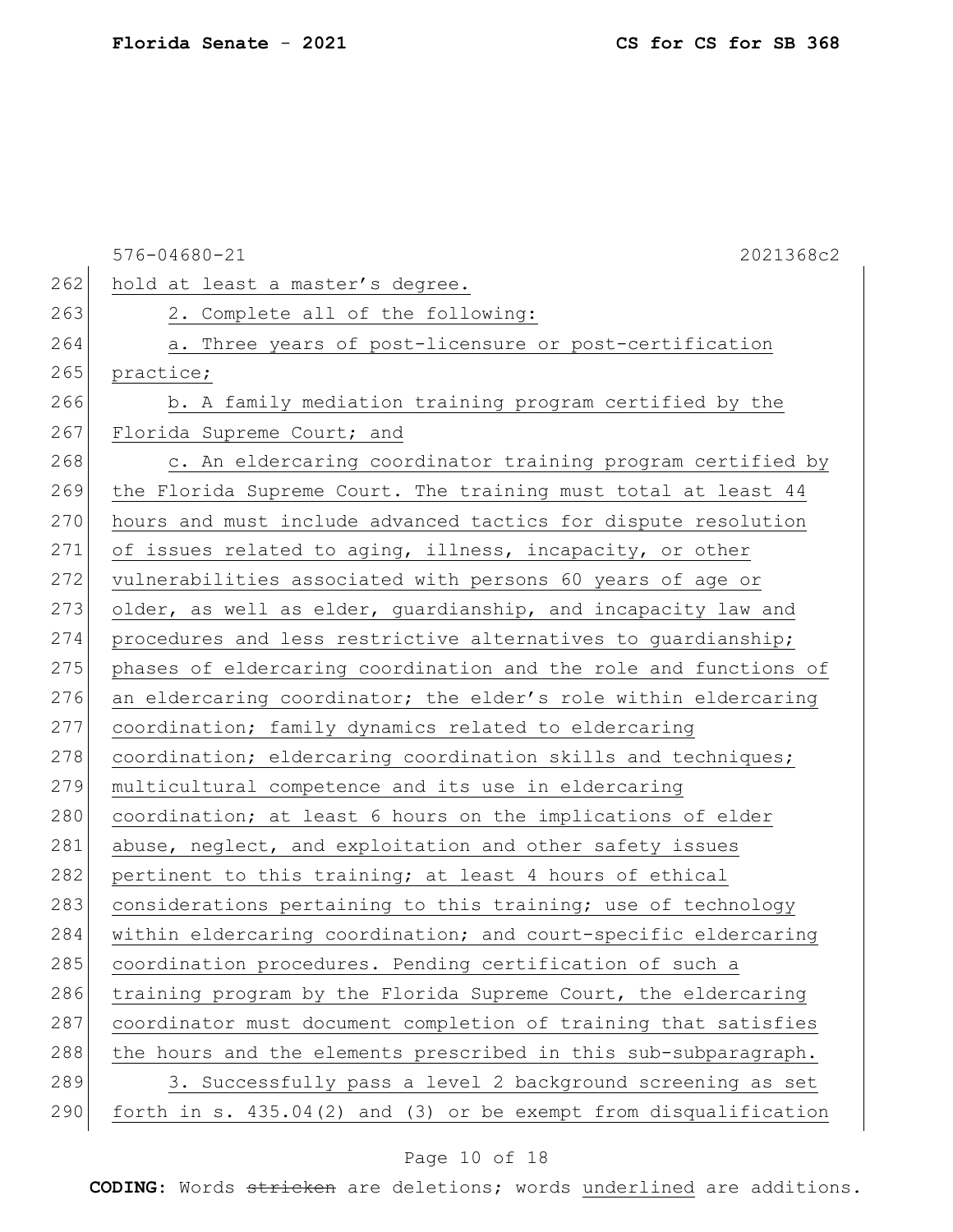|     | $576 - 04680 - 21$<br>2021368c2                                    |
|-----|--------------------------------------------------------------------|
| 291 | under s. 435.07. The prospective eldercaring coordinator must      |
| 292 | submit a full set of fingerprints to the court or to a vendor,     |
| 293 | entity, or agency authorized by s. 943.053(13). The court,         |
| 294 | vendor, entity, or agency shall forward the fingerprints to the    |
| 295 | Department of Law Enforcement for state processing, and the        |
| 296 | Department of Law Enforcement shall forward the fingerprints to    |
| 297 | the Federal Bureau of Investigation for national processing. The   |
| 298 | prospective eldercaring coordinator shall pay the fees for state   |
| 299 | and federal fingerprint processing. The state cost for             |
| 300 | fingerprint processing shall be as provided in s. $943.053(3)$ (e) |
| 301 | for records provided to persons or entities other than those       |
| 302 | specified as exceptions therein.                                   |
| 303 | 4. Have not been a respondent in a final order granting an         |
| 304 | injunction for protection against domestic, dating, sexual, or     |
| 305 | repeat violence or stalking or exploitation of an elder or a       |
| 306 | disabled person.                                                   |
| 307 | 5. Meet any additional qualifications the court may require        |
| 308 | to address issues specific to the parties.                         |
| 309 | (b) A qualified eldercaring coordinator must be in good            |
| 310 | standing or in clear and active status with all professional       |
| 311 | licensing authorities or certification boards to which the         |
| 312 | eldercaring coordinator is subject.                                |
| 313 | (6) DISQUALIFICATIONS AND REMOVAL OF ELDERCARING                   |
| 314 | COORDINATORS.-                                                     |
| 315 | (a) An eldercaring coordinator must resign and immediately         |
| 316 | report to the court if he or she no longer meets the minimum       |
| 317 | qualifications or if any of the disqualifying circumstances        |
| 318 | occurs.                                                            |
| 319 | The court shall remove an eldercaring coordinator upon<br>(b)      |
|     |                                                                    |

### Page 11 of 18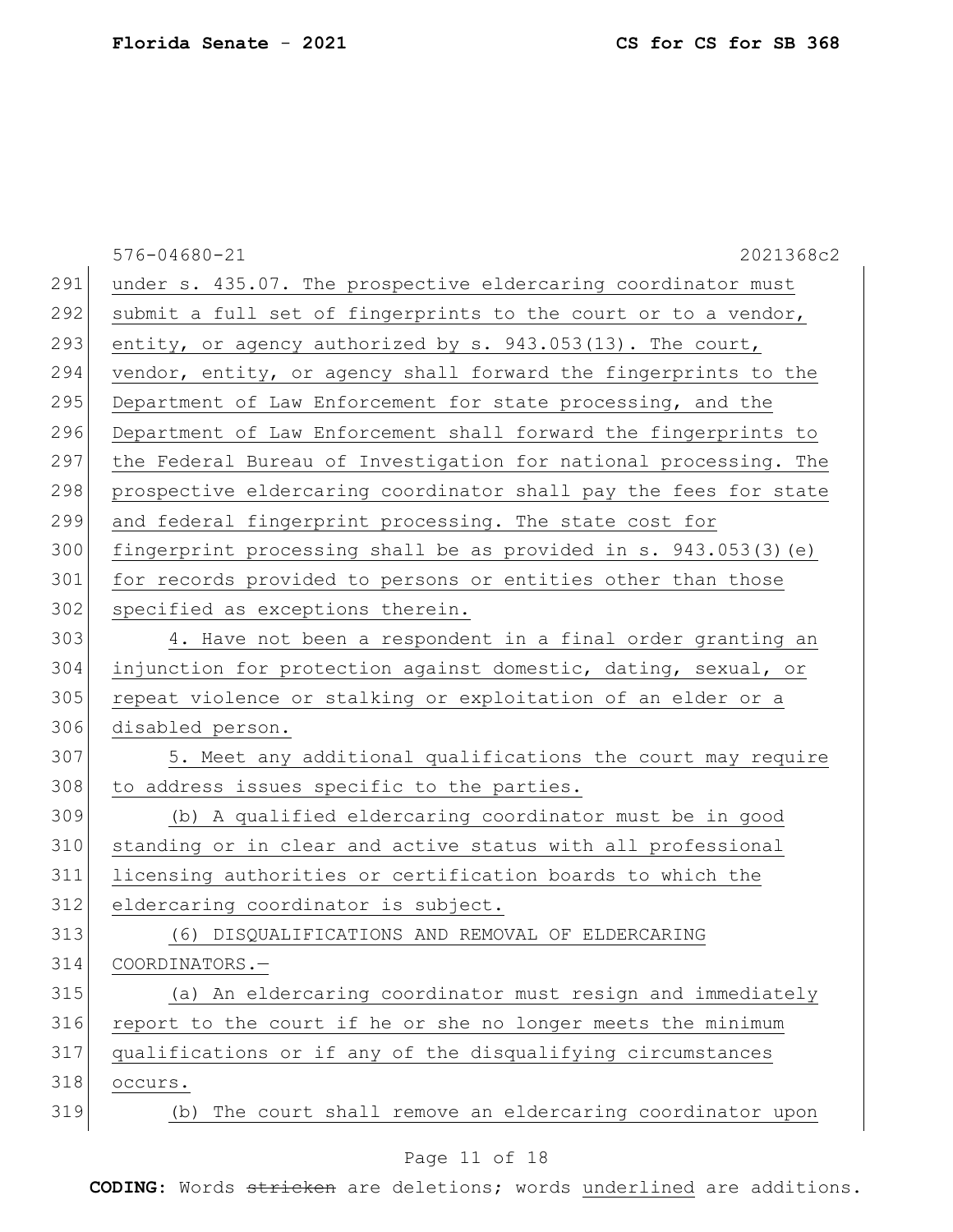|     | $576 - 04680 - 21$<br>2021368c2                                  |
|-----|------------------------------------------------------------------|
| 320 | the eldercaring coordinator's resignation or disqualification or |
| 321 | a finding of good cause shown based on the court's own motion or |
| 322 | a party's motion.                                                |
| 323 | (c) Upon the court's own motion or upon a party's motion,        |
| 324 | the court may suspend the authority of an eldercaring            |
| 325 | coordinator pending a hearing on the motion for removal. Notice  |
| 326 | of hearing on removal must be timely served on the eldercaring   |
| 327 | coordinator and all parties.                                     |
| 328 | (d) If a motion was made in bad faith, a court may, in           |
| 329 | addition to any other remedy authorized by law, award reasonable |
| 330 | attorney fees and costs to a party or an eldercaring coordinator |
| 331 | who successfully challenges a motion for removal.                |
| 332 | (7) SUCCESSOR ELDERCARING COORDINATOR. - If an eldercaring       |
| 333 | coordinator resigns, is removed, or is suspended from an         |
| 334 | appointment, the court shall appoint a successor qualified       |
| 335 | eldercaring coordinator who is agreed to by all parties or, if   |
| 336 | the parties do not reach agreement on a successor, another       |
| 337 | qualified eldercaring coordinator to serve for the remainder of  |
| 338 | the original term.                                               |
| 339 | (8) FEES AND COSTS.-Each party referred by the court to the      |
| 340 | eldercaring coordination process shall pay an equal portion of   |
| 341 | the eldercaring coordinator's fees and costs unless the court    |
| 342 | determines that an unequal allocation is necessary based on the  |
| 343 | financial circumstances of each party, including the elder. The  |
| 344 | court's order of referral must specify which parties are ordered |
| 345 | to the process and the percentage of the eldercaring             |
| 346 | coordinator's fees and costs which each party is required to     |
| 347 | pay.                                                             |
| 348 | (a) A party who is asserting that he or she is unable to         |

# Page 12 of 18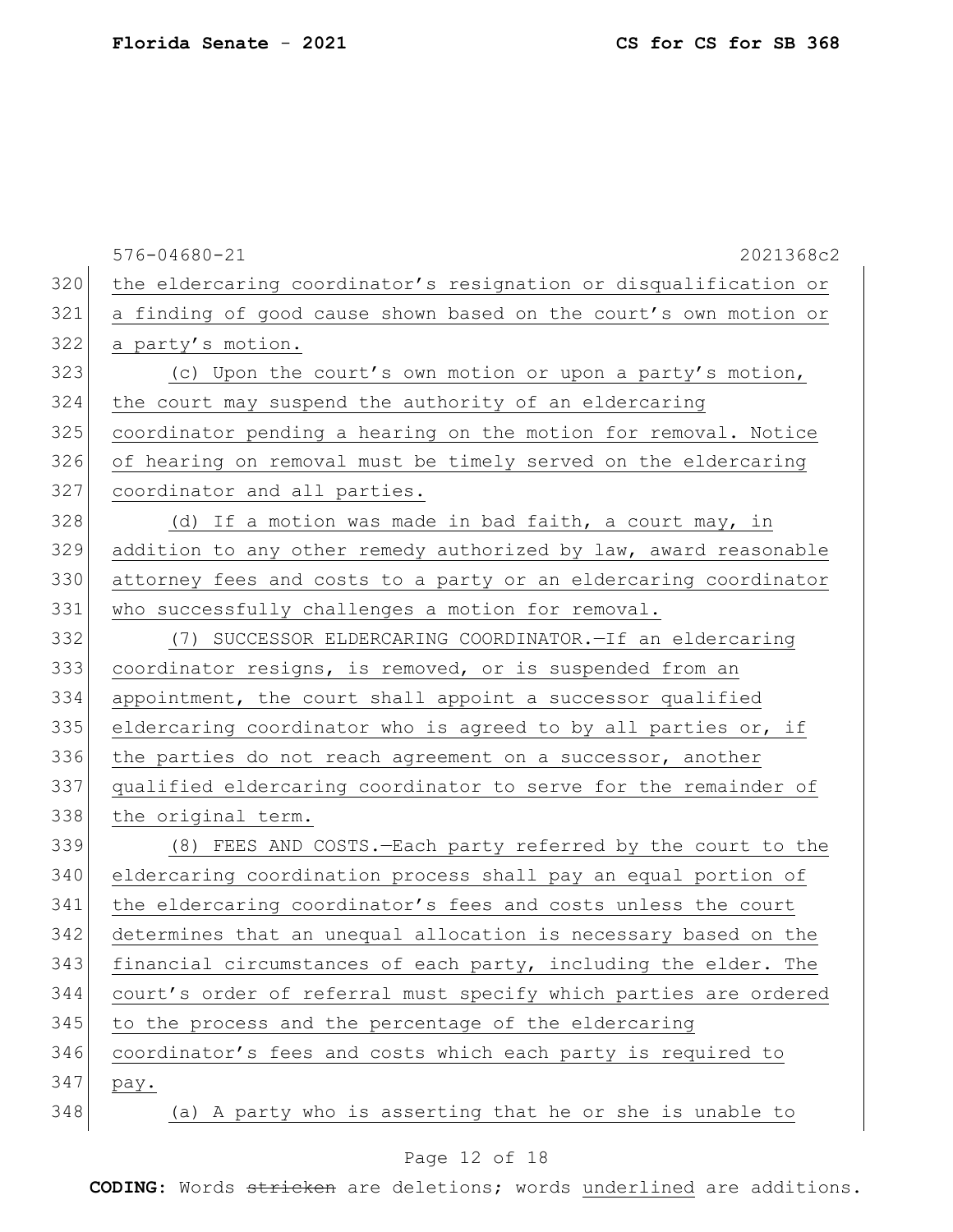|     | $576 - 04680 - 21$<br>2021368c2                                  |
|-----|------------------------------------------------------------------|
| 349 | pay the eldercaring coordination fees and costs must complete a  |
| 350 | financial affidavit form approved by the presiding court. The    |
| 351 | court shall consider the party's financial circumstances,        |
| 352 | including income; assets; liabilities; financial obligations;    |
| 353 | and resources, including, but not limited to, whether the party  |
| 354 | can receive or is receiving trust benefits, whether the party is |
| 355 | represented by and paying a lawyer, and whether paying the fees  |
| 356 | and costs of eldercaring coordination would create a substantial |
| 357 | hardship.                                                        |
| 358 | (b) If a court finds that a party is indigent based upon         |
| 359 | the criteria prescribed in s. 57.082, the court may not order    |
| 360 | the party to eldercaring coordination unless funds are available |
| 361 | to pay the indigent party's allocated portion of the eldercaring |
| 362 | coordination fees and costs, which may include funds provided    |
| 363 | for that purpose by one or more nonindigent parties who consent  |
| 364 | to paying such fees and costs, or unless insurance coverage or   |
| 365 | reduced or pro bono services are available to pay all or a       |
| 366 | portion of such fees and costs. If financial assistance, such as |
| 367 | health insurance or eldercaring coordination grants, is          |
| 368 | available, such assistance must be taken into consideration by   |
| 369 | the court in determining the financial abilities of the parties. |
| 370 | (9) CONFIDENTIALITY; PRIVILEGE; EXCEPTIONS.-                     |
| 371 | (a) Except as provided in this section, all eldercaring          |
| 372 | coordination communications are confidential. An eldercaring     |
| 373 | coordination party, an eldercaring coordinator, or a participant |
| 374 | may not disclose an eldercaring coordination communication to a  |
| 375 | person other than another eldercaring coordination party, an     |
| 376 | eldercaring coordinator, or a participant, or a party's or       |
| 377 | participant's counsel. A violation of this section may be        |

# Page 13 of 18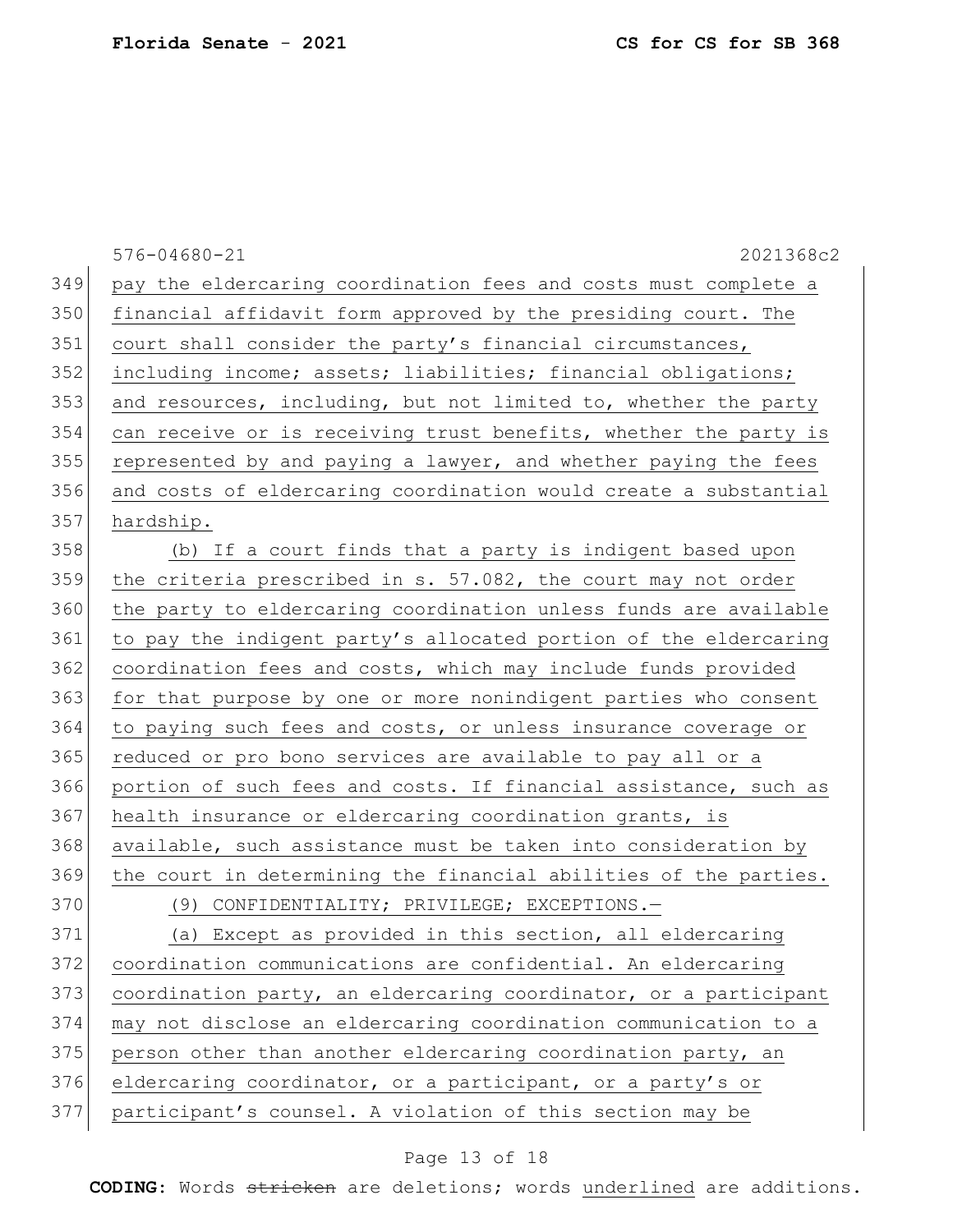|     | $576 - 04680 - 21$<br>2021368c2                                 |
|-----|-----------------------------------------------------------------|
| 378 | remedied as provided in paragraph (g). If the eldercaring       |
| 379 | coordination is court ordered, a violation of this section also |
| 380 | may subject the eldercaring coordination participant to         |
| 381 | sanctions by the court, including, but not limited to, costs,   |
| 382 | attorney fees, and eldercaring coordinator's fees.              |
| 383 | (b) An eldercaring coordination party, an eldercaring           |
| 384 | coordinator, or a participant has a privilege to refuse to      |
| 385 | testify and to prevent any other person from testifying in a    |
| 386 | subsequent proceeding regarding eldercaring coordination        |
| 387 | communications.                                                 |
| 388 | (c) Notwithstanding paragraphs (a) and (b), confidentiality     |
| 389 | or privilege does not attach to a signed written agreement      |
| 390 | reached during eldercaring coordination, unless the parties     |
| 391 | agree otherwise, or to any eldercaring coordination             |
| 392 | communication that:                                             |
| 393 | 1. Is necessary to identify, authenticate, confirm, or deny     |
| 394 | a written and signed agreement entered into by the parties      |
| 395 | during eldercaring coordination.                                |
| 396 | 2. Is necessary to identify an issue for resolution by the      |
| 397 | court, including to support a motion to terminate eldercaring   |
| 398 | coordination, without otherwise disclosing communications made  |
| 399 | by any party, participant, or the eldercaring coordinator.      |
| 400 | 3. Is limited to the subject of a party's compliance with       |
| 401 | the order of referral to eldercaring coordination, orders for   |
| 402 | psychological evaluation, court orders or health care provider  |
| 403 | recommendations for counseling, or court orders for substance   |
| 404 | abuse testing or treatment.                                     |
| 405 | 4. Is necessary to determine the qualifications of an           |
| 406 | eldercaring coordinator or to determine the immunity and        |

# Page 14 of 18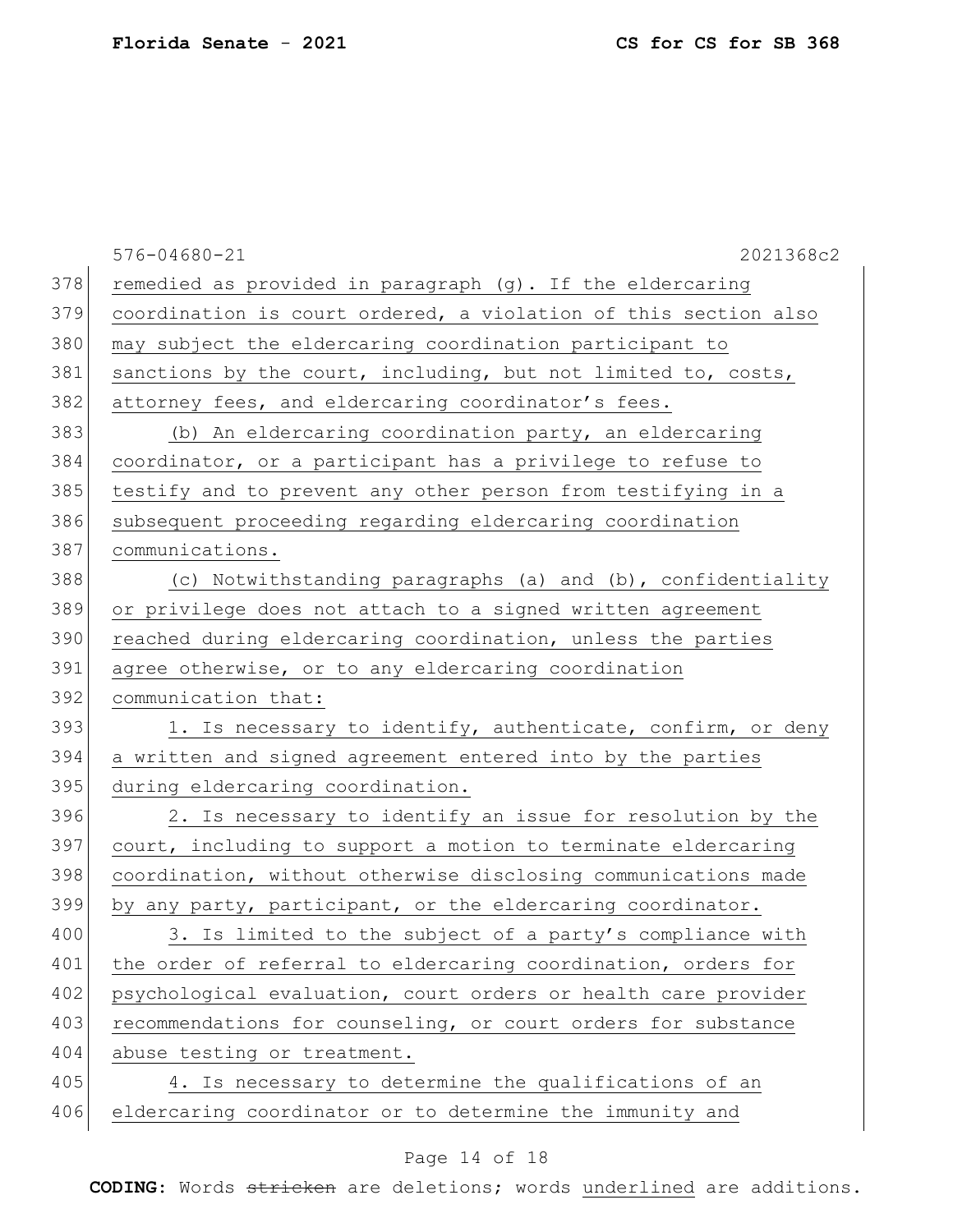|     | $576 - 04680 - 21$<br>2021368c2                                  |
|-----|------------------------------------------------------------------|
| 407 | liability of an eldercaring coordinator who has acted in bad     |
| 408 | faith or with malicious purpose or in a manner exhibiting wanton |
| 409 | and willful disregard for the rights, safety, or property of the |
| 410 | parties under subsection (11).                                   |
| 411 | 5. The parties agree may be disclosed or for which               |
| 412 | privilege against disclosure has been waived by all parties.     |
| 413 | 6. Is made in the event the eldercaring coordinator needs        |
| 414 | to contact persons outside of the eldercaring coordination       |
| 415 | process to give or obtain information that furthers the          |
| 416 | eldercaring coordination process.                                |
| 417 | 7. Must be reported pursuant to chapter 39 or chapter 415        |
| 418 | solely for the purpose of making the mandatory report to the     |
| 419 | entity requiring the report.                                     |
| 420 | 8. Is necessary to protect any person from future acts that      |
| 421 | would constitute child abuse, neglect, or abandonment under      |
| 422 | chapter 39; abuse, neglect, or exploitation of an elderly or     |
| 423 | disabled adult under chapter 415 or chapter 825; or domestic     |
| 424 | violence under chapter 741 or is necessary to further an         |
| 425 | investigation conducted under s. 744.2004 or a review conducted  |
| 426 | under s. 744.368(5).                                             |
| 427 | 9. Is offered, solely for the internal use of a body             |
| 428 | conducting an investigation of professional misconduct, to       |
| 429 | report, prove, or disprove such misconduct that is alleged to    |
| 430 | have occurred during eldercaring coordination.                   |
| 431 | 10. Is offered, solely for consideration in a professional       |
| 432 | malpractice proceeding, to report, prove, or disprove            |
| 433 | professional malpractice alleged to have occurred during         |
| 434 | eldercaring coordination.                                        |
| 435 | 11. Is willfully used to plan a crime, commit or attempt to      |
|     |                                                                  |

# Page 15 of 18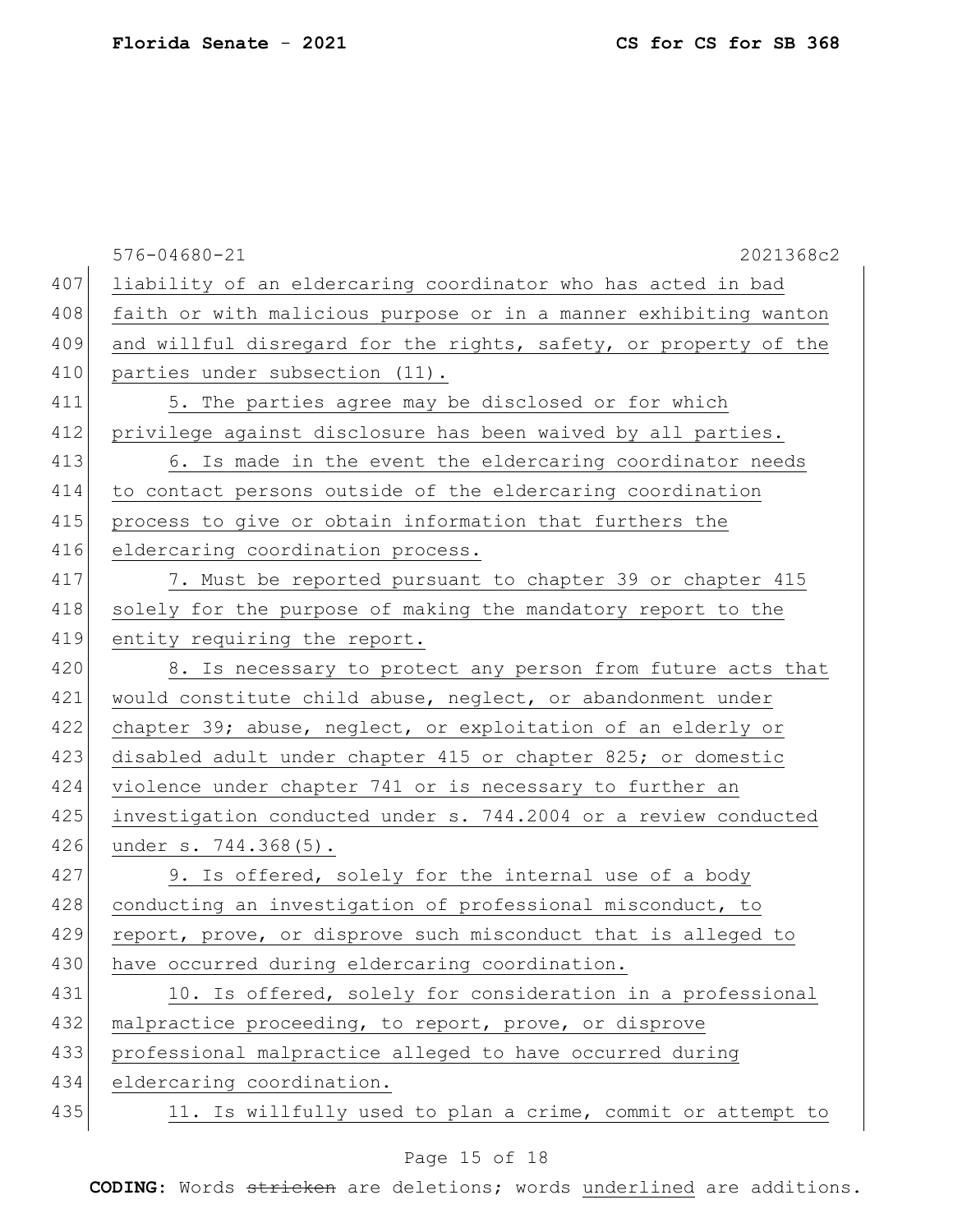|     | $576 - 04680 - 21$<br>2021368c2                                  |
|-----|------------------------------------------------------------------|
| 436 | commit a crime, conceal ongoing criminal activity, or threaten   |
| 437 | violence.                                                        |
| 438 | (d) An eldercaring coordination communication disclosed          |
| 439 | under subparagraph $(c) 1.,$ subparagraph $(c) 2.,$ subparagraph |
| 440 | (c) 5., subparagraph (c) 8., or subparagraph (c) 9. remains      |
| 441 | confidential and is not discoverable or admissible for any other |
| 442 | purpose, unless otherwise authorized by this section.            |
| 443 | (e) Information that is otherwise admissible or subject to       |
| 444 | discovery is not inadmissible or protected from discovery by     |
| 445 | reason of its disclosure or use in the eldercaring coordination  |
| 446 | process.                                                         |
| 447 | (f) A party who discloses or makes a representation about a      |
| 448 | privileged eldercaring coordination communication waives that    |
| 449 | privilege, but only to the extent necessary for the other party  |
| 450 | or parties to respond to the disclosure or representation.       |
| 451 | (g) 1. Any eldercaring coordination party or participant who     |
| 452 | knowingly and willfully discloses an eldercaring coordination    |
| 453 | communication in violation of this subsection, upon application  |
| 454 | by any party to a court of competent jurisdiction, is subject to |
| 455 | remedies, including:                                             |
| 456 | a. Equitable relief;                                             |
| 457 | b. Compensatory damages;                                         |
| 458 | c. Contribution to the other party's or parties' attorney        |
| 459 | fees, the other party's or parties' portion of the eldercaring   |
| 460 | coordinator fees, and the other party's or parties' portion of   |
| 461 | the costs incurred in the eldercaring coordination process; and  |
| 462 | d. Reasonable attorney fees and costs incurred in the            |
| 463 | application for remedies under this section.                     |
| 464 | 2. Notwithstanding any other law, an application for relief      |

# Page 16 of 18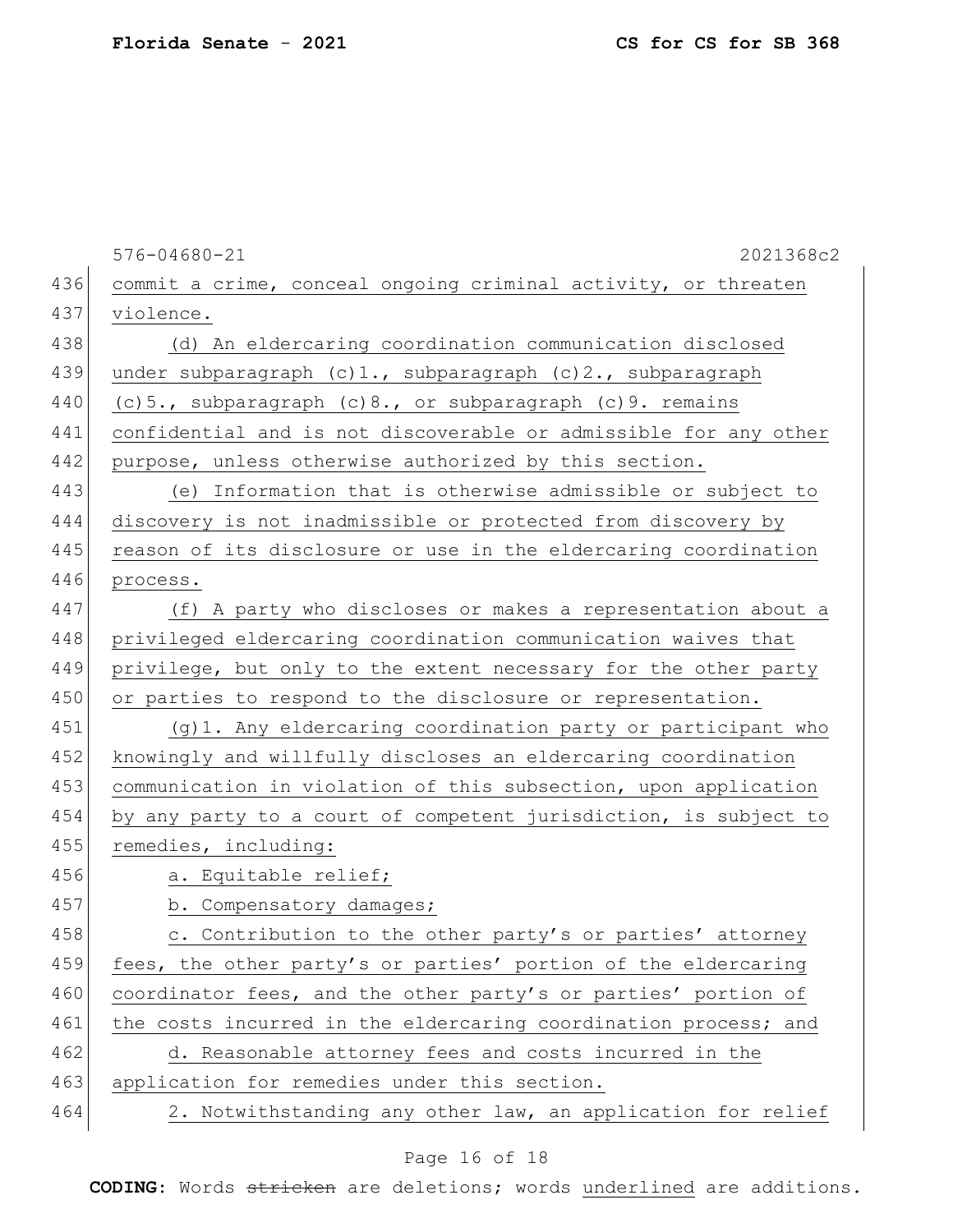|     | 2021368c2<br>$576 - 04680 - 21$                                  |
|-----|------------------------------------------------------------------|
| 465 | filed under this paragraph may not be commenced later than 2     |
| 466 | years after the date on which the party had a reasonable         |
| 467 | opportunity to discover the breach of confidentiality, but in no |
| 468 | case more than 4 years after the breach.                         |
| 469 | 3. An eldercaring coordination party or participant may not      |
| 470 | be subject to a civil action under this paragraph for lawful     |
| 471 | compliance with s. 119.07.                                       |
| 472 | (10) EMERGENCY REPORTING TO THE COURT.-                          |
| 473 | (a) An eldercaring coordinator must immediately inform the       |
| 474 | court by affidavit or verified report, without notice to the     |
| 475 | parties, if:                                                     |
| 476 | 1. The eldercaring coordinator has or will be making a           |
| 477 | report pursuant to chapter 39 or chapter 415; or                 |
| 478 | 2. A party, including someone acting on a party's behalf,        |
| 479 | is threatening or is believed to be planning to commit the       |
| 480 | offense of kidnapping, as defined in s. 787.01(1), upon an elder |
| 481 | or wrongfully removes or is removing the elder from the          |
| 482 | jurisdiction of the court without prior court approval or        |
| 483 | compliance with the requirements of s. 744.1098. If the          |
| 484 | eldercaring coordinator suspects that a party or family member   |
| 485 | has relocated an elder within this state to protect the elder    |
| 486 | from a domestic violence situation, the eldercaring coordinator  |
| 487 | may not disclose the location of the elder unless required by    |
| 488 | court order.                                                     |
| 489 | (b) An eldercaring coordinator shall immediately inform the      |
| 490 | court by affidavit or verified report and serve a copy of such   |
| 491 | affidavit or report on each party upon learning that a party is  |
| 492 | the subject of a final order or injunction of protection against |
| 493 | domestic violence or exploitation of an elderly person or has    |
|     |                                                                  |

# Page 17 of 18